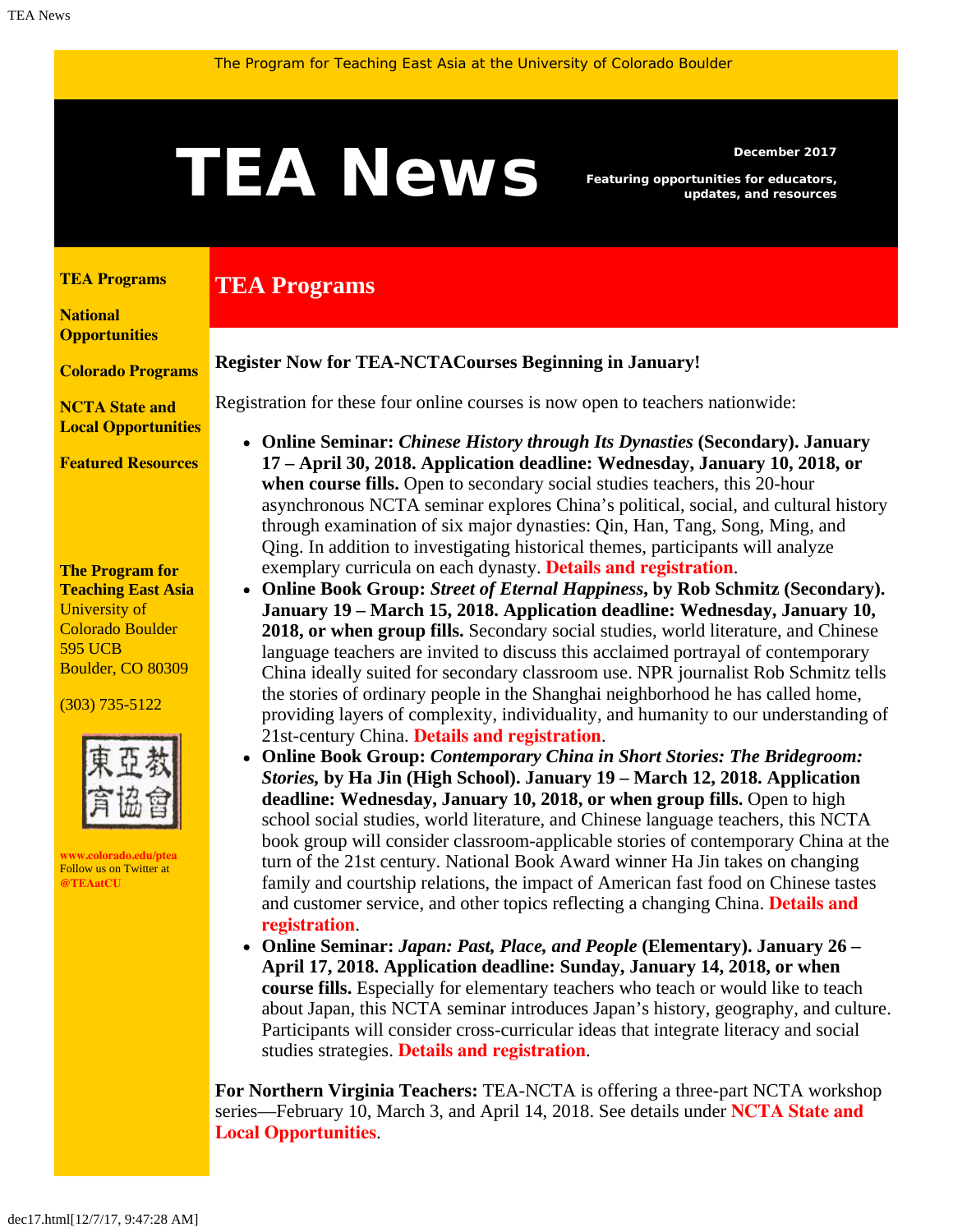**Applications Open for NCTA-TEA Summer Institute on December 11!**

**NCTA-TEA 2018 Summer Institute:** *Uneasy Neighbors: Legacies and Challenges in 21st-Century East Asia***. July 8-14, 2018. Application deadline: Monday, March 19, 2018.** How and why are the nations of East Asia such uneasy neighbors? This institute will examine the recent past, present, and future of East Asian regional relations, considering China, Japan, Taiwan, and the Koreas. The program will lay the groundwork for current issues by deconstructing the region's "history problem"—the enduring legacies and hotly contested national narratives of 20th-century conflict. Participants will then focus on current topics—national strategies and their regional impact, territorial disputes, economic cooperation and rivalries, the environment, demographics—and prospects for the East Asian regional order of the future. The institute will be held on the CU Boulder campus. Applications open December 11, 2017; check the **[TEA website](http://www.colorado.edu/ptea)**.

**Now Available: New NCTA Class App Video for Secondary Teachers and Classrooms**

*"Reading" South Korea through Literature and Popular Culture* is now available on the NCTA **[Class Apps](http://nctasia.org/resources/class-apps/)** page. Juxtaposing a K-pop music video and a famous Korean poem, Korean literature scholar Dafna Zur shares strategies for analyzing Korean cultural texts and avenues to access Korean literature in translation. A **[resource guide](https://www.colorado.edu/ptea/sites/default/files/attached-files/zurclassappresources.pdf)** with lesson plans supports this Class App.

## **National Opportunities**

**NCTA Webinars.** The Five College Center for East Asian Studies (FCCEAS) has announced two new January webinars; teachers can also still register for its last December webinar. The upcoming webinars are:

- *Games of Strategy: Modeling Conflict and Cooperation in Korea***.** T**uesday, December 12, 2017, 7-8 p.m. EST.** Lauren McKee, Berea College. Register **[here](https://attendee.gotowebinar.com/register/7322684055649507075)**.
- *Monstrous Archipelago: An Introduction to Japanese Yokai.* **Thursday, January 18, 7-8 p.m. EST.** Mindy Landeck, Austin College. Register **[here](https://attendee.gotowebinar.com/register/4494250866909064707)**.
- *Mapping Our Connections: Ties that Bind the US and Asia.* **Tuesday, January 30, 7-8 p.m. EST.** Introduction to a collaborative digital mapping project. Register **[here](https://attendee.gotowebinar.com/register/2420443293863571971)**.

**NCTA Study Tour:** *Asian Links: Yesterday, Today, and Tomorrow.* **June 27 – July 13, 2018 (tentative dates). Application deadline: Thursday, March 15, 2018.** NCTA is offering a 16-day study tour to China and Taiwan. The program will examine historical connections within and beyond Asia, China's belt and road ambitions, and Taiwan's efforts to strengthen ties to Southeast Asia. Teachers who have successfully completed 30 hours of NCTA-sponsored professional development programs and have not previously participated in an NCTA-sponsored study tour are eligible. This study tour is sponsored by the NCTA National Coordinating Site at the University of Southern California. **[Full](http://china.usc.edu/seminars/2018-ncta-summer-study-tour-china-and-taiwan) [details and application packet](http://china.usc.edu/seminars/2018-ncta-summer-study-tour-china-and-taiwan)**.

**Study Tour: Keizai Koho Center Teacher Fellowship. June 25 – July 3, 2018 (tentative). Application deadline: Monday, February 19, 2018.** The Keizai Koho Center, in cooperation with the National Association of Japan-America Societies, offers this study tour for U.S. and Canadian secondary social studies teachers. The study tour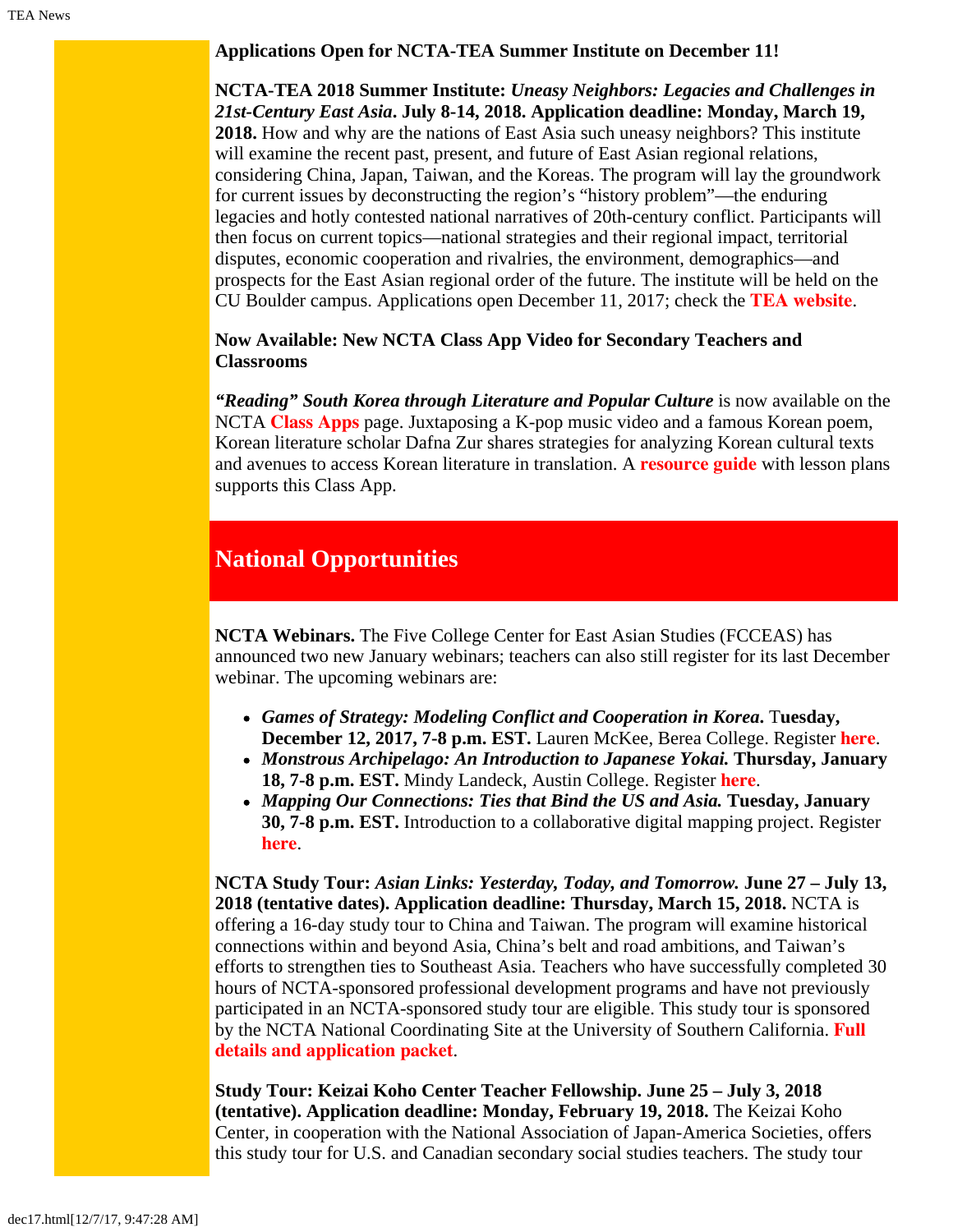will be focused primarily in Tokyo and include school visits, meetings with scholars, visits to major Japanese companies, and a home stay. For more information, visit the program **[website](http://www.us-japan.org/programs/kkc/k2018/index.html)**.

**NEH Summer Institutes. Application deadline: Thursday, March 1, 2018.** The National Endowment for the Humanities annually sponsors a number of summer institutes for K-12 educators. Stipends cover most expenses for these one- to four-week in-depth studies of a humanities topic. Three 2018 institutes that teachers interested in Asia may find compelling are:

- *The Company Town at Seabrook Farms, NJ: Internment, Migration, and Resettlement in the WWII Era*, July 16 – 27, Rutgers University, New Brunswick, NJ. More **[information](http://nehseabrookfarms.org/)**.
- *Contested Territory: America's Involvement in Southeast Asia, 1945-1975*, July 16 – 27, National Humanities Center, Durham, NC. More **[information](http://nationalhumanitiescenter.org/education-programs/contested-territory/)**.
- *Enduring Legacies of the Global Mongol Empire*, July 16 August 10, University of Pennsylvania, Philadelphia. More **[information](http://mongoliacenter.org/programs/neh-institute-2018)**.

For a complete list of NEH summer programs, visit the NEH **[website](http://www.neh.gov/divisions/education/summer-programs)**.

**Summer Institutes:** *World War II in the Pacific: Clash of Nations and Perspectives***, June 24-29, 2018;** *The Cold War, Korea, and Vietnam***, July 1-3, 2018.** The USS Midway Institute offers these two summer programs for history/social studies teachers. The programs feature presentations by scholars, veterans, and others, plus field trips to San Diego museums and experiences aboard the aircraft carrier *USS Midway*. For more information, visit the Midway Institute **[website](http://www.midway.org/midway-institute-teachers)**.

**Summer Institute: Korean War Digital History Project. June 24-27, 2018. Application deadline: Thursday, May 31, 2018.** This summer program in Charleston, SC, will provide educators with an opportunity to work with historians and Korean War veterans to learn more about that conflict and its legacy. More information is available **[here](http://www.kwdhproject.org/teacher-conference)**.

#### *Previously Announced National Opportunities*

**Online Book Groups:** *Graphic Novel Series* **and** *Freeman Book Award Series***.** Teachers can still register in three of the book groups being offered by Asia for Educators and NCTA at Columbia University as part of their fall/winter series:

- *A Night in the Planetarium: A True Story about a Child, a Play and the Art of Resistance*, Freeman Book Award Series, December 13, 2017 – January 2, 2018.
- *Such a Lovely Little War: Saigon 1961-63 and The Best We Could Do*, Graphic Novel Series, December 13, 2017 – January 23, 2018.
- *The Good Earth* graphic adaptation, Graphic Novel Series, January 31 February 27, 2018.

For more information and to register, visit the AFE **[website](http://afe.easia.columbia.edu/online_course/)**.

**Study Tour:** *China: Traditions, Trends, and Transformations***. June 15-26, 2018. Application deadline: Friday, January 12, 2018.** University of North Carolina World View is sponsoring this study tour focusing on China's history, diversity, and educational system. Educators will take part in a preparatory workshop March 21-22, 2018, as well as a follow-up workshop in September. Cost to participants is \$5,400 plus \$250 for educators outside North Carolina. For more information or to register, visit World View's **[website](http://worldview.unc.edu/china-2018)**.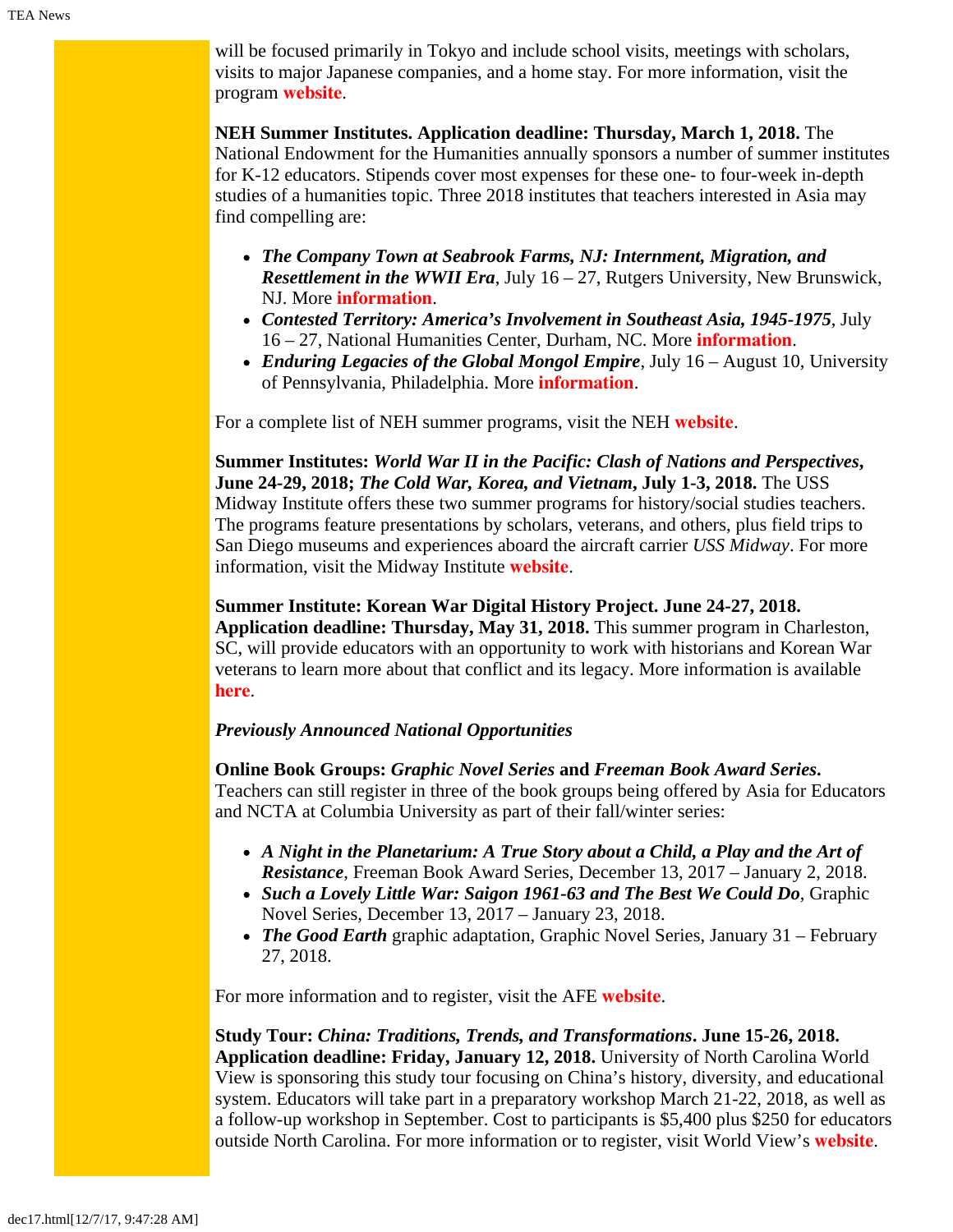**SABEH Teacher Exchange. July – August 2018. Application deadline: Monday, January 15, 2018.** The Sino-American Bridge for Education and Health offers an opportunity for U.S. educators to teach English in China for three or four weeks during the summer, plus enjoy one week of travel within the country. The program emphasizes dynamic and creative approaches to teaching English as a foreign language. More information and application are available **[here](https://www.sabeh.org/teach-in-china)**.

# **Colorado Programs**

*Technology and Culture Change Along the Proto Silk Road***. Friday, December 15, 2017, 6:30 p.m.** Dr. Rowan Flad of Harvard University will present the findings of his archaeological work in Gansu, China, looking at the changes on culture and society of Northwest China caused by the technology and technological change that migrated along the proto Silk Roads about 4000 years ago. A reception will follow the presentation at the Denver Art Museum (100 W. 14th Avenue Parkway, Denver). Admission is free but **[registration](https://denverartmuseum.org/calendar/technology-and-culture-change-along-proto-silk-roads)** is requested.

**Taiko Concert:** *Bizarre Heroes***. Saturday, January 20, 2018, 7:00 p.m.** On Ensemble infuses the powerful rhythms of Japanese taiko drumming with diverse musical elements, from jazz to hip-hop and Central Asian overtone singing. The concert will be at Littleton High School Theater (9199 E. Littleton Boulevard, Littleton); tickets (\$10) are available **[here](http://onensemble.eventbrite.com/)**.

# <span id="page-3-0"></span>**NCTA State and Local Opportunities**

**NCTA Workshop Series for Northern Virginia Teachers:** *Teaching East Asia: Integrating Content and Skills for the 21st Century.* **Application deadline: Monday, January 15, 2018, or when workshops fill.** This three-Saturday NCTA workshop series coordinated by TEA will address social studies knowledge and skill outcomes of the state of Virginia and northern Virginia school districts. Workshop topics are:

- *China in the World: Legacies and Challenges*, Saturday, February 10, 9:00-3:00.
- *Japan in the World: Legacies and Challenges*, March 3, 2018, 9:00-3:00.
- *Visualizing East Asia: Classroom Applications from the Freer/Sackler*, April 14, 10:15-3:30.

Participants can register for one, two, or all three workshops; stipends and resources are available for each workshop. **[Registration and more details](http://www.colorado.edu/ptea/VaNCTA-reg)**.

**NCTA Teaching About Asia Seminars in New Albany, IN; Berea, KY; Chicago, IL; and St. Paul, MN. Application deadline: Friday, December 15, 2017.** These 30-hour seminars will introduce K-12 educators to the histories and cultures of China, Japan, and Korea and include discussion of classroom resources and teaching strategies. Participation includes stipends, classroom enrichment grants, texts and materials, and a certificate of completion. Priority will be given to middle and high school teachers. Seminars in each city will meet on different days and at different times. For more information about any of the seminars, visit the **[website](http://www.indiana.edu/~easc/outreach/educators/seminar/index.shtml)** of the East Asian Studies Center at Indiana University.